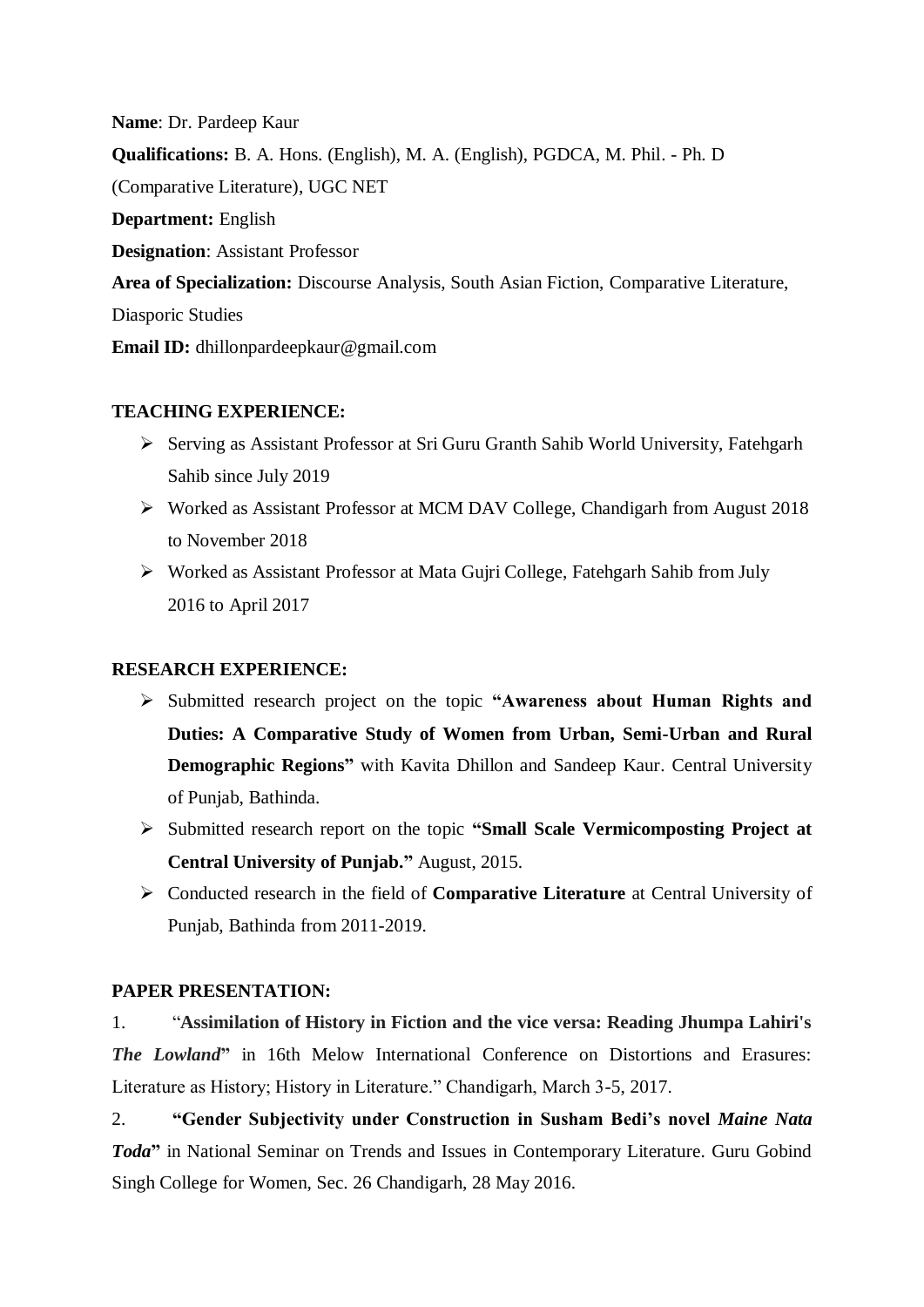3. **"Exploring Nature through the Lens of Literature: Reading Om Vidyarthi's**  *Boond-Boond Smritiyan"* in Himalayan Studies Conference- 2015. Himachal Pradesh University, Shimla. 4-5 Nov. 2015.

4. "**The Other Side of Diaspora: A Critical Study of Benyamin's** *Goat Days***"** in National Seminar on Contemporary Indian Reality through Vernacular Fiction. Punjabi University Guru Kashi College, Talwandi Sabo. 12 Sept. 2015.

5. "**Contesting Cultural Subjectivities of Diaspora: A Comparative Study of** *Born Confused* **and** *Pairan De Aar Paar***"** in International conference on Cross Cultural Nuances (ICCN 14). KMV College Jalandhar, 30-31 Oct. 2014.

6. **"Facets of Marginality in Contemporary Punjabi Music"** in RAW Con. University of Hyderabad. 10-13 Sept. 2014.

7. **"Gender Obstruction in the way of Development: A Critical Study of Jagmohan Mundhra's Bawandar"** in National Seminar on A World in Transition: New Challenges for Women Empowerment Organized by RGNUL. 22 Feb. 2014.

8. **"The vocalized Subaltern: Feministic Tendencies in 21st century Indian Cinema"** in National Conference on Rethinking the Role of Humanities in Technical Education: Pedagogies and Possibilities. BITS Pilani, Hyderabad. 18-19 Oct. 2013.

9. **"Resisting the Normative: A Comparative Study of historical narratives Pinjar and Silent Waters"** in International Conference on English Language and Literature ICELL 2013, IAIRS Hyderabad, India. 19-20 Jan. 2013.

10. **"A Move from the Margins to the Center: A Critical appraisal of History in Amitav Ghosh's** *The Shadow Lines***"** in National Seminar on Revising the Normative: Using Postcolonialism to Readdress Culture, Literature and Performance. LPU Jalandhar. 30 Nov. 2012.

11. **"Discursive Formation in Satish Alekar's** *The Terrorist***"** in International Conference on English Language and Literary Studies. H.M.V.College, JALANDHAR. 09- 10 March 2012.

#### **PARTICIPATION:**

- 1. Participated in Two Days ICSSR Sponsored National Seminar on **India in South Asia: Changing Perspectives in the 21st Century**. Central University of Punjab, Bathinda. 15-16 March, 2018.
- 2. Attended a workshop on **Integrated Skills in the ESL Classroom** held at Bibi Sharan Kaur Khalsa College, Sri Chamkaur Sahib, Ropar. Nov. 20, 2016.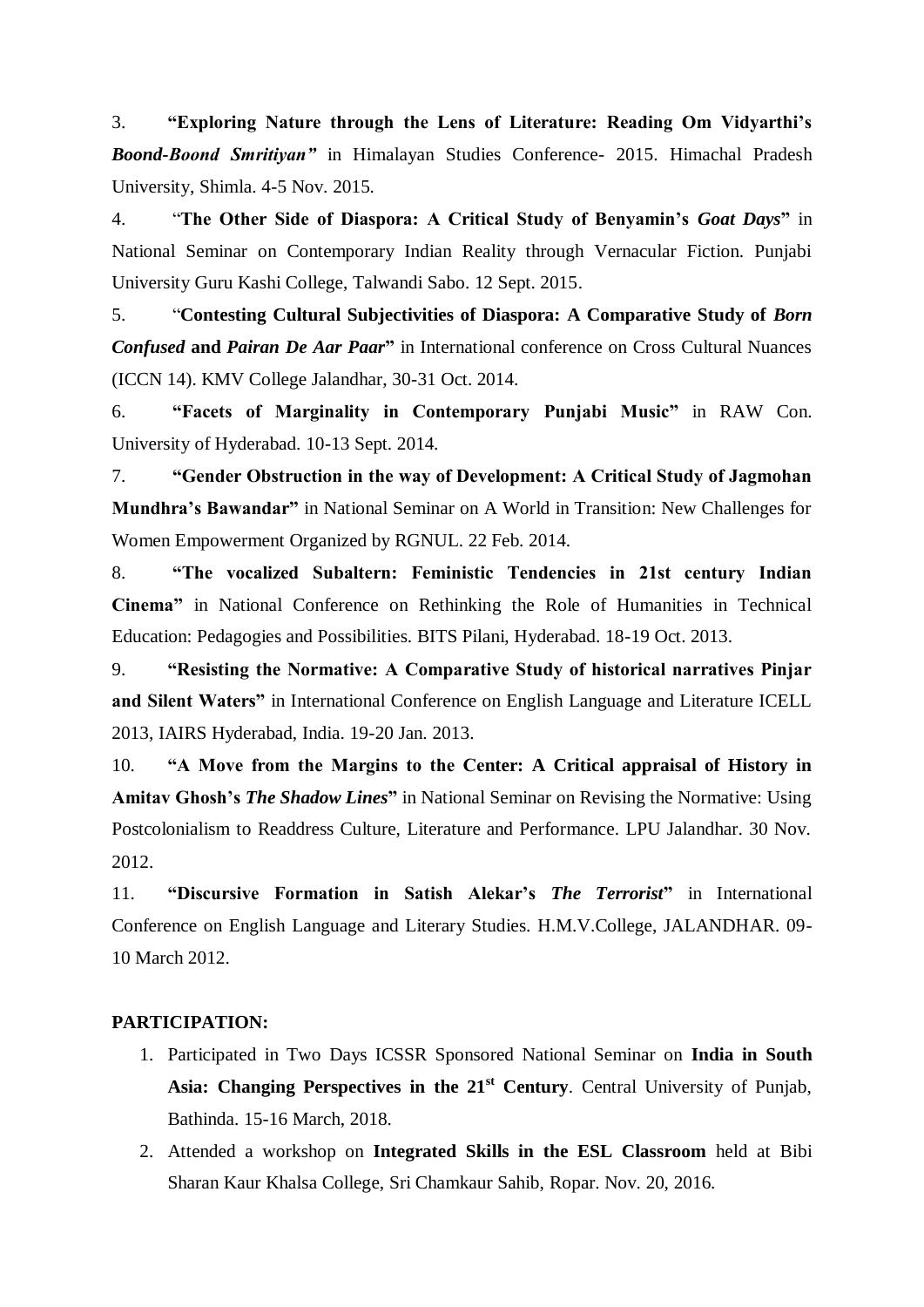- 3. Participated in Two Days **Legal Awareness Programme About Women Related Laws**. Central University of Punjab, Bathinda. 8<sup>th</sup> & 9<sup>th</sup> March, 2016.
- 4. Participated in One- Day National Seminar on **Social Justice: Politico Legal Milieu**. Central University of Punjab, Bathinda. 2 March, 2016.
- 5. Participated in One- Day **Training Programme on Human Rights**. Central University of Punjab, Bathinda. 20 Dec. 2015.
- 6. Participated in National Seminar on **New Paradigms in Fiction/Non-Fiction: Exploring Alterity and Tradition**. Punjabi University, Patiala. 13-14 March, 2013.
- 7. Participated in National Seminar on **Prophetic Visions and Voices in Poetry: Writing Self and the World**. Punjabi University, Patiala. 29-30 March, 2012.
- 8. Participated in **National Seminar on Environment and Health**. Central University of Punjab, Bathinda. 27 Sept. 2011.

#### **PUBLICATIONS:**

1. **"Exploring Postcolonial Subjectivity through History in Fiction: A Study of Amitav Ghosh's** *The Shadow Lines" in RJELAL, Vol.4. Issue 2. Apr-Jun 2016, pp. 810-815. ISSN: 2321-3108.*

2. *"***Gender Subjectivity under Construction in Susham Bedi's novel Maine Nata Toda."** *Trends and Issues in Contemporary Literature.* Edited by Jaslene Dhaliwal et al. Unistar Books, 2016, pp. 120-126.ISBN: 978-93-5113-831-0.

3. *"Reporting the Other side of South Asian Diaspora: A Critical Study of Benyamin's Goat Days." IJELLH,* vol. V, Issue VIII, Aug. 2017, pp.1028-1040. ISSN: 2582- 3574.

4. **"Resisting the Normative: A Comparative Study of historical narratives Pinjar and Silent Waters"** in Conference Proceedings published by Mudranik Technologies Pvt. Ltd, IAIRS Hyderabad, India. 2013. ISBN: 978-93-82359-57-9.

5. **"Discursive Formation in Satish Alekar's The Terrorist"** in Conference Proceedings published by Uttam Publishers, 2012. ISBN: 978-81-923858-0-8.

6. **"Silently Speaking Subaltern in U. R. Ananthamurthy's** *Samskara."* The Literati: A Transnational Peer Reviewed Journal Devoted to English Language & Literature. Patiala: Saurabh Prakashan, 2014. ISSN: 2248-9576.

7. **"Basic Questions in Postcolonial Indian English Literature."***15Days An International Research Refereed Journal,* vol. XXII, June 2012. ISSN: 2249-605X.